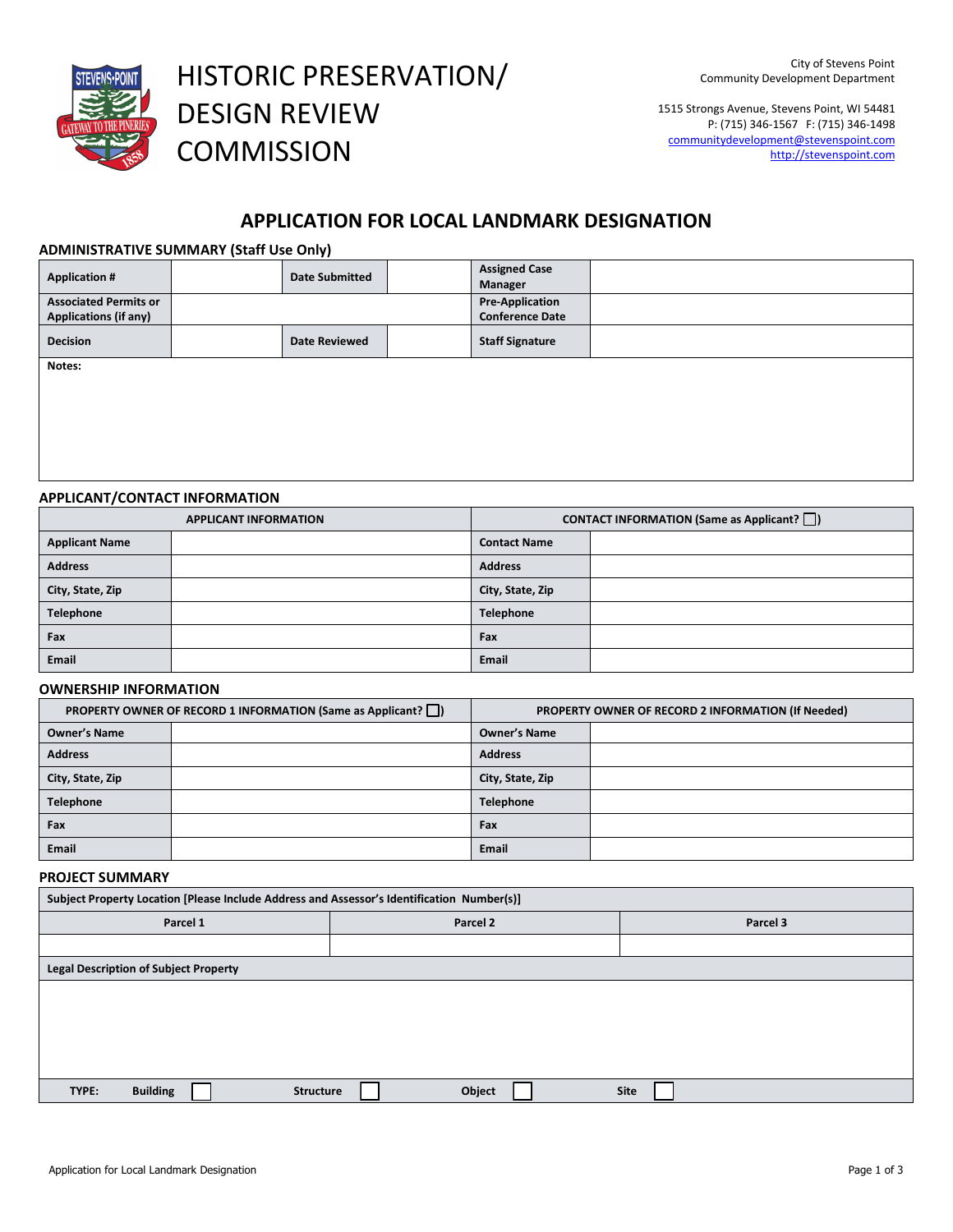| Area of Subject Property (Acres/Sq Ft)                   |                                | Area of Building (s) or Structure(s) (Sq Ft) - Include all Buildings and Structures |                                 |
|----------------------------------------------------------|--------------------------------|-------------------------------------------------------------------------------------|---------------------------------|
|                                                          |                                |                                                                                     |                                 |
| <b>Number of Buildings</b>                               |                                | <b>Building Construction Date(s)</b>                                                |                                 |
|                                                          |                                |                                                                                     |                                 |
|                                                          |                                |                                                                                     |                                 |
| <b>Current Zoning District(s)</b>                        |                                | Current Historic District(s) - Local, State, National                               |                                 |
|                                                          |                                |                                                                                     |                                 |
| Architect and/or Builder (include source of information) |                                | Associated Persons of Significance (include source of information)                  |                                 |
|                                                          |                                |                                                                                     |                                 |
|                                                          |                                |                                                                                     |                                 |
| <b>Original or Past Uses of the Property</b>             | <b>Current Use of Property</b> |                                                                                     | <b>Proposed Use of Property</b> |
|                                                          |                                |                                                                                     |                                 |

**Exemplary Property. The subject property exemplifies or reflects broad cultural, political, economic, or social history of the City, State, or Nation.**

**Historic Significance. The subject property is identified with a historically important person or persons, or with an important event in the history of the city, region, state or nation.** 

**Architectural Significance. The subject property embodies the distinguishing characteristics of an architectural style, type, or specimen inherently valuable for a study of a period, style, method of construction, or the use of indigenous materials or craftsmanship.**